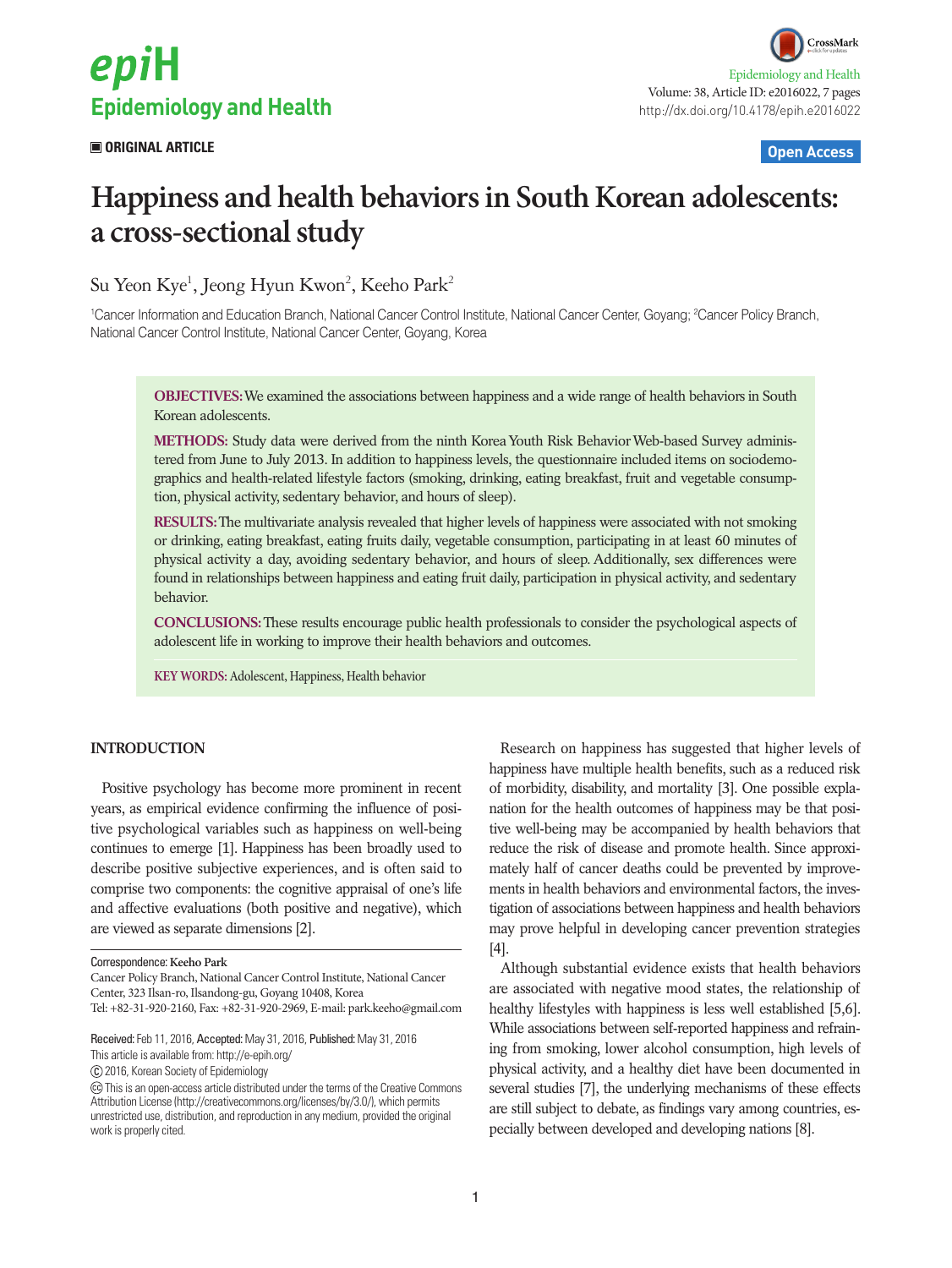Happiness is considered to be particularly important in adolescents, due to its contribution to their future success [9]. However, few studies have investigated adolescent health behaviors in relation to happiness from their perspective. Therefore, after adjusting for known socioeconomic factors, we examined associations between happiness and a wide range of health-related lifestyle behaviors, such as smoking, drinking, eating breakfast, eating fruits and vegetables, physical activity, sedentary behavior, and hours of sleep among South Korean (here after Korean) adolescents. We predicted, on the basis of previous findings, that being a non-smoker or non-drinker, eating breakfast, eating fruits daily, vegetable consumption, participating in physical activity, engaging in less sedentary behavior, and sufficient sleep would be associated with higher levels of happiness.

#### **MATERIALS AND METHODS**

#### Participants and procedures

The data were derived from the ninth Korea Youth Risk Behavior Web-based Survey (KYRBS) [10], administered by the Korea Centers for Disease Control and Prevention (KCDC) from June to July 2013. The KYRBS is a self-administered, anonymous, online survey comprising 126 questions across 16 categories, including health behaviors and perceived happiness [10]. In 2013, 75,149 students enrolled in 400 middle schools and 400 high schools were randomly selected to participate in the ninth KYRBS. Each student was randomly assigned a unique identification number, which they used to log into the survey Web page in the computer room of their school. Before they began the questionnaire, an item asked potential respondents to electronically indicate whether they agreed to participate. Those who declined to participate did not proceed further. A total of 72,435 students (36,655 boys, 35,780 girls), whose complete demographic data were obtained through the survey, agreed to participate (response rate, 96.4%). Details of the sampling and scheduling procedures have been described elsewhere [11].

This study was approved by the institutional review board (IRB) of the Korean National Cancer Center (IRB no. NCC2014- 0028), and informed written consent was obtained from all study participants.

#### **Instruments**

Happiness was assessed using a single item: 'In general, how would you describe your happiness?' The predefined responses were very happy, a little happy, neutral, a little unhappy, and very unhappy. A previous study demonstrated that this single item had good concurrent, convergent, and divergent validity [12]. The happiness measure used in this study most probably relates to overall happiness rather than specific components such as affect or contentment. Single-item happiness measures have been widely used in the literature in several different cultures [13].

Subjective economic status was defined by respondents' selfreported family incomes. The participants chose one of five descriptors of family income levels: low, low-middle, middle, middle-high, and high income. Current smoking and drinking were determined using the question 'During the past 30 days, on how many days did you smoke cigarettes/drink alcohol?' [14]. Those who responded 'more than one day' were classified as current smokers and drinkers. Eating patterns were assessed with three questions regarding how frequently each participant had consumed breakfast, fruits, or vegetables over the past seven days. Each item was reclassified as a dichotomized variable reflecting the desired diet variables: breakfast ( $\geq$ 3 times/wk) [15], fruits  $(≥1$  serving/d) [16], vegetables  $(≥3$  serving/d) [16].

Physical activity was evaluated by asking: 'During the past seven days, on how many days do you engage in any intense activities that cause an increase in breathing or heart rate for a total of at least 60 minutes per day?' Responses were reclassified into two categories:  $\langle 3 \text{ times/wk} \rangle$  and  $\geq 3 \text{ times/wk}$  [17]. Sedentary behavior was assessed by asking: 'On an average school day, for how many hours do you watch TV or videos, or play computer or video games in your leisure time?' These responses were also categorized into two groups: <2 hr/d and ≥2 hr/d [15]. Sleeping patterns were defined in terms of the number of hours respondents had slept on weekdays and weekends over the previous seven days. Each item was reclassified as a dichotomized variable:  $< 8$  hr/night and  $\geq 8$  hr/night [18].

The KCDC assessed the reliability of the KYRBS [10], and found that self-reported health risk behaviors among Korean middle and high school students were reliable over time [19].

#### Data analysis

Cell percentages (%) are weighted percentages using survey sample weights. The adjusted odds ratios (aORs) and 95% confidence intervals (CIs) in this study were based on weighted analyses. The chi-square test was used to examine differences between boys and girls in sociodemographic characteristics, health behaviors (e.g., smoking, drinking, eating habits, physical activity, and sleeping patterns), and happiness levels. Multivariate logistic regression analysis was performed to determine aORs for happiness levels related to smoking, drinking, eating habits, physical activity, and sleeping patterns by sex, after adjusting for age and subjective economic status. In this study, age was included as a factor for adjustment because adolescence is an age-sensitive period in cognitive, affective, and social development. The data were analyzed using SPSS 15.0 (SPSS Inc., Chicago, IL, USA).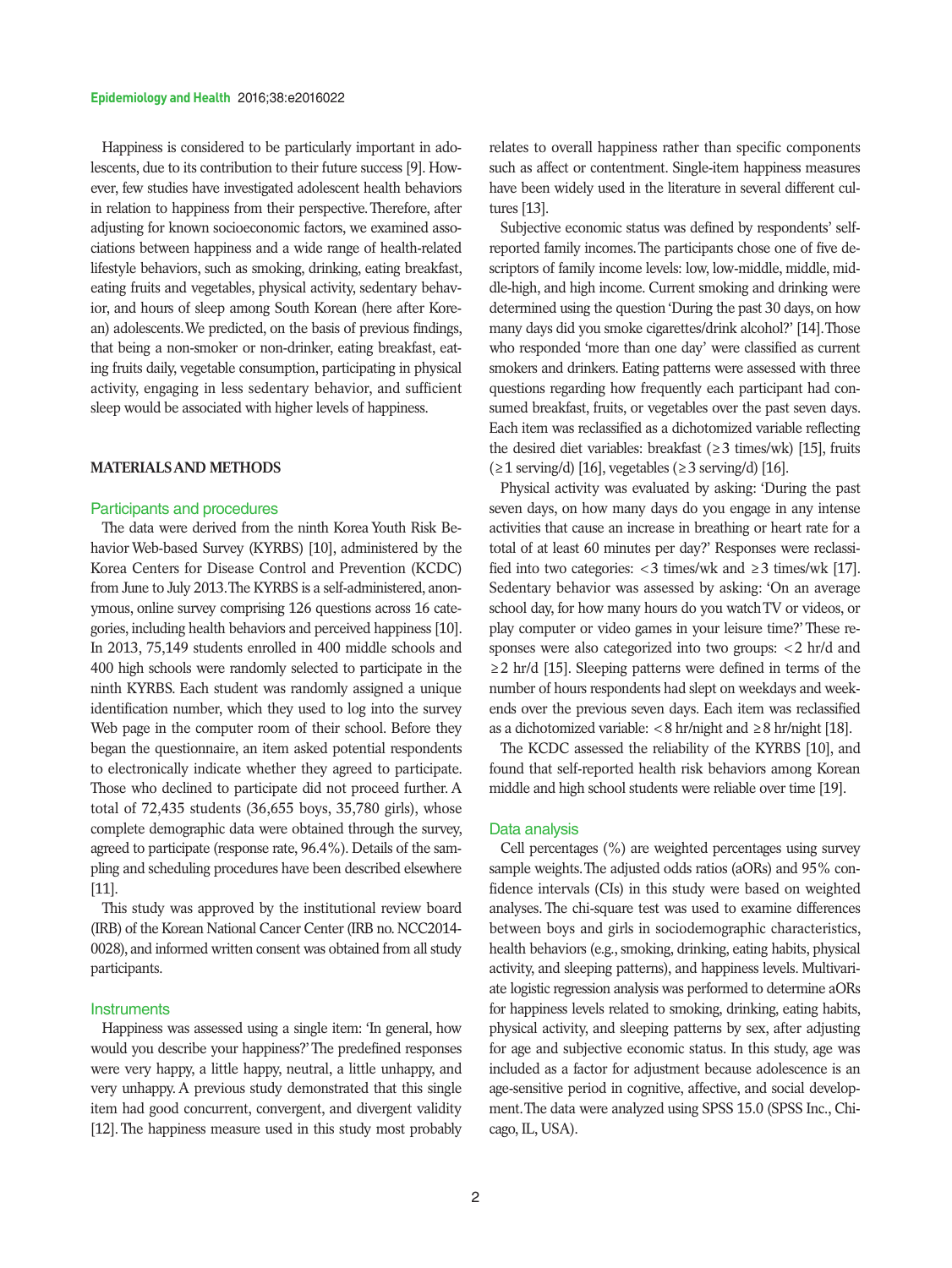#### **RESULTS**

The sample consisted of 72,435 Korean adolescents between 12 and 18 years of age, 47.7% of whom were girls. Of the respondents, 58.2% perceived themselves as happy (very happy or a little happy). According to sex, the happiness level of boys was significantly higher than that of girls. Approximately 9.7%

of adolescents smoked currently and 16.3% were current drinkers. Three-fourths of respondents had breakfast more than three days per a week, and only one-fifth ate fruits daily. The proportion of participants who consumed vegetables more than three days per a week was 16.6%. Approximately 30% of adolescents participated in at least 60 minutes of physical activity more than three days per a week, while 66.3% of them spent more

|  |  | <b>Table 1.</b> Participant characteristics by sex <sup>1</sup> |  |
|--|--|-----------------------------------------------------------------|--|
|--|--|-----------------------------------------------------------------|--|

| Variables <sup>2</sup>                                                                            | <b>Boys</b>                                                               | Girls                                                                        | Total                                                                       | $\chi^2$ |
|---------------------------------------------------------------------------------------------------|---------------------------------------------------------------------------|------------------------------------------------------------------------------|-----------------------------------------------------------------------------|----------|
| Total                                                                                             | 36,655 (52.3)                                                             | 35,780 (47.7)                                                                | 72,435 (100.0)                                                              |          |
| Age (yr)<br>$12 - 14$<br>$15 - 18$                                                                | 16,128 (41.6)<br>20,286 (58.4)                                            | 14,992 (41.8)<br>20,641 (58.2)                                               | 31,120 (41.7)<br>40,927 (58.3)                                              | 0.006    |
| Subjective economic status***<br>High<br>Middle-high<br>Middle<br>Low-middle<br>Low               | 3,452(9.7)<br>9,312(25.9)<br>16,377 (44.7)<br>5,708(15.1)<br>1,806(4.7)   | 1,770(5.1)<br>8,213 (23.7)<br>18,117 (50.4)<br>6,098(16.5)<br>1,582(4.2)     | 5,222(7.5)<br>17,525 (24.9)<br>34,494 (47.4)<br>11,806 (15.8)<br>3,388(4.5) | 86.11    |
| Current smoking***<br>Yes<br><b>No</b>                                                            | 5,349(14.4)<br>31,306 (85.6)                                              | 1,745(4.6)<br>34,035 (95.4)                                                  | 7,094(9.7)<br>65,341 (90.3)                                                 | 831.20   |
| Current drinking***<br>Yes<br><b>No</b>                                                           | 7,139 (19.4)<br>29,516 (80.6)                                             | 4,827 (12.8)<br>30,953 (87.2)                                                | 11,966 (16.3)<br>60,469 (83.7)                                              | 189.83   |
| Eating breakfast (times/wk)<br>$<$ 3<br>$\geq 3$                                                  | 9,847 (26.7)<br>26,808 (73.3)                                             | 9,470 (26.2)<br>26,310 (73.8)                                                | 19,317 (26.4)<br>53,118 (73.6)                                              | 1.2      |
| Eating fruit daily***<br>Yes<br><b>No</b>                                                         | 6,650(18.8)<br>30,005 (81.2)                                              | 7,100 (20.8)<br>28,680 (79.2)                                                | 13,750 (19.7)<br>58,685 (80.3)                                              | 24.09    |
| Vegetable consumption (serving/d)***<br>$<$ 3<br>$\geq 3$                                         | 30,030 (82.3)<br>6,625 (17.7)                                             | 30,218 (84.6)<br>5,562(15.4)                                                 | 60,248 (83.4)<br>12,187 (16.6)                                              | 50.86    |
| Participation in 60 min of physical activity (times/wk)***<br>$<$ 3<br>$\geq 3$                   | 21,424 (58.8)<br>15,231 (41.2)                                            | 27,715 (77.8)<br>8,065 (22.2)                                                | 49,139 (67.9)<br>23,296 (32.1)                                              | 1,321.97 |
| Sedentary behavior (hr/d)***<br>< 2<br>$\geq$ 2                                                   | 12,705 (36.1)<br>22,313 (63.9)                                            | 10,512 (30.9)<br>23,737 (69.1)                                               | 23,217 (33.7)<br>46,050 (66.3)                                              | 106.19   |
| Hours of sleep (weekdays, hr/night)***<br>< 8<br>$\geq 8$                                         | 22,604 (73.5)<br>9,012(26.5)                                              | 26,054 (83.2)<br>5,637 (16.8)                                                | 48,658 (78.2)<br>14,649 (21.8)                                              | 90.27    |
| Hours of sleep (weekends, hr/night)**<br>< 8<br>$\geq 8$                                          | 10,788 (34.9)<br>21,032 (65.1)                                            | 9,895(32.4)<br>21,420 (67.6)                                                 | 20,683 (33.7)<br>42,452 (66.3)                                              | 8.55     |
| Happiness level***<br>Very unhappy<br>A little unhappy<br>Neutral<br>A little happy<br>Very happy | 644 (1.7)<br>3,028(8.4)<br>10,091 (27.7)<br>13,563 (37.2)<br>9,329 (25.0) | 626 (1.7)<br>4,067 (11.4)<br>11,852 (33.0)<br>13, 154 (37.1)<br>6,081 (16.9) | 1,270(1.7)<br>7,095 (9.8)<br>21,943 (30.2)<br>2,617(37.1)<br>15,410 (21.1)  | 169.96   |

Values are presented as number (%).

1 Weighted percentage using survey sample weights.

<sup>2</sup>p-values were determined using the chi-square test.

 $*$ <sup>\*</sup> $p$  < 0.01, \*\*\*p < 0.001.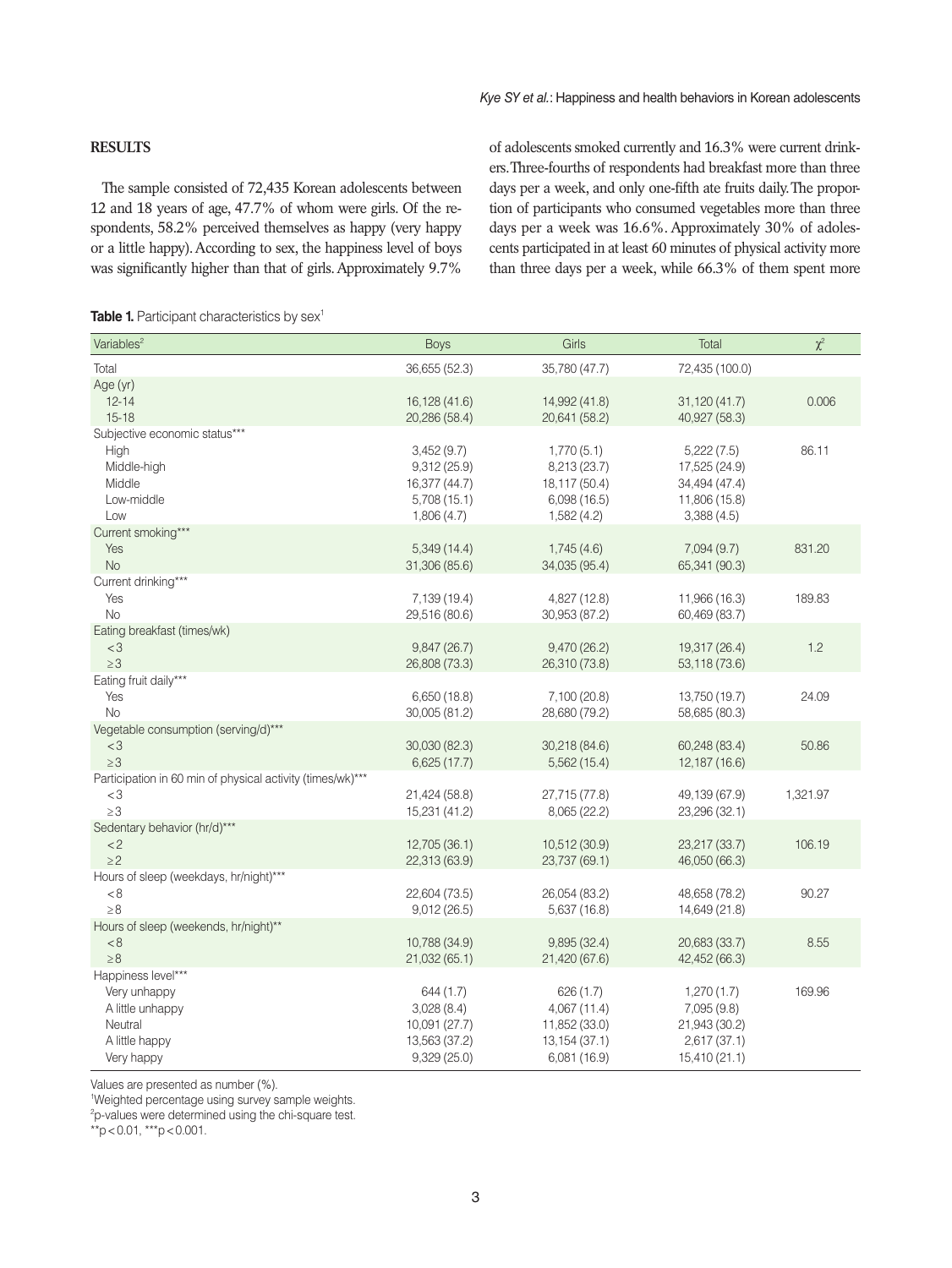#### **Epidemiology and Health** 2016;38:e2016022

| <b>Table 2.</b> Associations between happiness and health behaviors <sup>1</sup> |  |  |  |
|----------------------------------------------------------------------------------|--|--|--|
|----------------------------------------------------------------------------------|--|--|--|

| Health behavior/happiness<br>level                                                                                                       | <b>Boys</b>                                                                                          | Girls                                                                                                |
|------------------------------------------------------------------------------------------------------------------------------------------|------------------------------------------------------------------------------------------------------|------------------------------------------------------------------------------------------------------|
| Current smoking: yes<br>Very unhappy<br>A little unhappy<br>Neutral<br>A little happy<br>Very happy                                      | 1.00 (reference)<br>0.62(0.51, 0.76)<br>0.57(0.48, 0.69)<br>0.41(0.34, 0.49)<br>0.36(0.30, 0.44)     | 1.00 (reference)<br>0.62(0.47, 0.82)<br>0.36(0.28, 0.48)<br>0.21(0.16, 0.27)<br>0.16(0.11, 0.21)     |
| Current drinking: yes<br>Very unhappy<br>A little unhappy<br>Neutral<br>A little happy<br>Very happy                                     | 1.00 (reference)<br>0.81(0.67, 0.99)<br>0.70(0.58, 0.84)<br>0.57(0.47, 0.69)<br>0.52(0.43, 0.63)     | 1.00 (reference)<br>0.60(0.49, 0.74)<br>0.41(0.34, 0.50)<br>0.32(0.26, 0.39)<br>0.24(0.19, 0.30)     |
| Eating breakfast: ≥3 times/wk<br>Very unhappy<br>A little unhappy<br>Neutral<br>A little happy<br>Very happy                             | 1.00 (reference)<br>1.27 (1.05, 1.54)<br>1.29 (1.08, 1.54)<br>1.57 (1.31, 1.87)<br>1.52 (1.27, 1.81) | 1.00 (reference)<br>1.39 (1.15, 1.68)<br>1.59 (1.32, 1.92)<br>2.20 (1.83, 2.63)<br>2.26 (1.87, 2.73) |
| Eating fruit daily: yes<br>Very unhappy<br>A little unhappy<br>Neutral<br>A little happy<br>Very happy                                   | 1.00 (reference)<br>0.84(0.68, 1.04)<br>0.73(0.60, 0.86)<br>0.80(0.66, 0.99)<br>1.10 (0.90, 1.34)    | 1.00 (reference)<br>0.82(0.65, 1.03)<br>0.85(0.68, 1.07)<br>0.98(0.78, 1.23)<br>1.39 (1.11, 1.75)    |
| Vegetable consumption: ≥3 serving/d<br>Very unhappy<br>A little unhappy<br>Neutral<br>A little happy<br>Very happy                       | 1.00 (reference)<br>0.86(0.67, 1.09)<br>0.82(0.65, 1.03)<br>0.94(0.75, 1.18)<br>1.53 (1.22, 1.92)    | 1.00 (reference)<br>0.85(0.65, 1.10)<br>0.91(0.71, 1.17)<br>1.05 (0.82, 1.35)<br>1.49 (1.16, 1.93)   |
| Participation in 60 min of physical activity: ≥3 times/wk<br>Very unhappy<br>A little unhappy<br>Neutral<br>A little happy<br>Very happy | 1.00 (reference)<br>0.87(0.74, 1.03)<br>0.84(0.72, 0.99)<br>1.05 (0.89, 1.24)<br>1.17 (1.00, 1.37)   | 1.00 (reference)<br>0.80(0.66, 0.98)<br>0.75(0.62, 0.92)<br>0.83(0.68, 1.02)<br>1.06 (0.87, 1.30)    |
| Sedentary behavior: ≥2 hr/d<br>Very unhappy<br>A little unhappy<br>Neutral<br>A little happy<br>Very happy                               | 1.00 (reference)<br>1.24 (1.01, 1.52)<br>1.09 (0.91, 1.31)<br>1.12 (0.93, 1.35)<br>0.97(0.80, 1.16)  | 1.00 (reference)<br>0.90(0.73, 1.12)<br>0.79(0.65, 0.97)<br>0.78 (0.63, 0.96)<br>0.72(0.58, 0.89)    |
| Hours of sleep (weekdays): ≥8 hr/night<br>Very unhappy<br>A little unhappy<br>Neutral<br>A little happy<br>Very happy                    | 1.00 (reference)<br>1.45 (1.10, 1.90)<br>1.98 (1.53, 2.56)<br>2.29 (1.76, 2.96)<br>3.00 (2.30, 3.91) | 1.00 (reference)<br>1.25 (0.91, 1.72)<br>1.30 (0.95, 1.78)<br>1.66 (1.21, 2.29)<br>2.32 (1.69, 3.19) |
| Hours of sleep (weekends): ≥8 hr/night<br>Very unhappy<br>A little unhappy<br>Neutral<br>A little happy<br>Very happy                    | 1.00 (reference)<br>1.27 (1.04, 1.54)<br>1.47 (1.23, 1.77)<br>1.56 (1.30, 1.87)<br>1.63 (1.35, 1.96) | 1.00 (reference)<br>1.15(0.93, 1.43)<br>1.37 (1.11, 1.69)<br>1.54 (1.26, 1.90)<br>1.72 (1.40, 2.12)  |

Values are presented as odds ratio (95% confidence interval). <sup>1</sup>Adjusted for age and subjectively reported economic status.

than 2 hours a day watching TV or videos or playing computer or video games in their leisure time. More than 8 hours of sleep were reported by 21.8% of respondents on weekdays and 66.3% on weekends. The health behaviors that showed differences according to sex were current smoking, current drinking, eating fruit daily, vegetable consumption, physical activity, sedentary behavior, and hours of sleep (Table 1).

Table 2 provides aORs for the associations between happiness and current smoking, current drinking, eating breakfast, eating fruit, vegetable consumption, physical activity, sedentary behavior, and hours of sleep by sex. The results indicate that both boys and girls who were happier were less likely to smoke or drink. Girls who were happy were more likely to eat fruit daily and less likely to exhibit sedentary behavior, while boys did not show a significant association between happiness and these behaviors. In contrast, boys who were happy were more likely to participate in physical activity, though no significant relationship was found between happiness and physical activity among girls. Regarding eating breakfast, vegetable consumption, and sleeping patterns, adolescents who perceived themselves as happier were more likely to have healthier lifestyles regardless of sex.

#### **DISCUSSION**

This study was conducted to explore the associations of happiness with health-related lifestyle factors in the Korean adolescent population using a web-based questionnaire survey. The main hypotheses were largely confirmed. Multivariate analysis of the survey data demonstrated that self-reported happiness was significantly associated with the absence of current smoking or drinking, eating breakfast, eating fruits every day, vegetable consumption, participating in at least 60 minutes of physical activity a day, sedentary behavior, and hours of sleep. Additionally, sex differences were found in the relationships between happiness and eating fruit every day, participation in physical activity, and sedentary behavior.

The proportion of adolescents in our study who reported that they were very happy or a little happy with their lives was 58.2%. This proportion was noticeably lower than has been found in Western populations. In a Norwegian survey targeting adolescents participating in a World Health Organization project, the proportion of happy individuals was approximately 90% [9]. In another survey targeting Japanese adults, the proportion of participants reporting being happy was found to be only 48.4% [20]. In contrast, a nationwide survey of US adults reported an overwhelming majority of happy individuals (94.8%) [13]. Further, a previous study found that the probability of being in a depressed mood was greater in collectivistic than in individual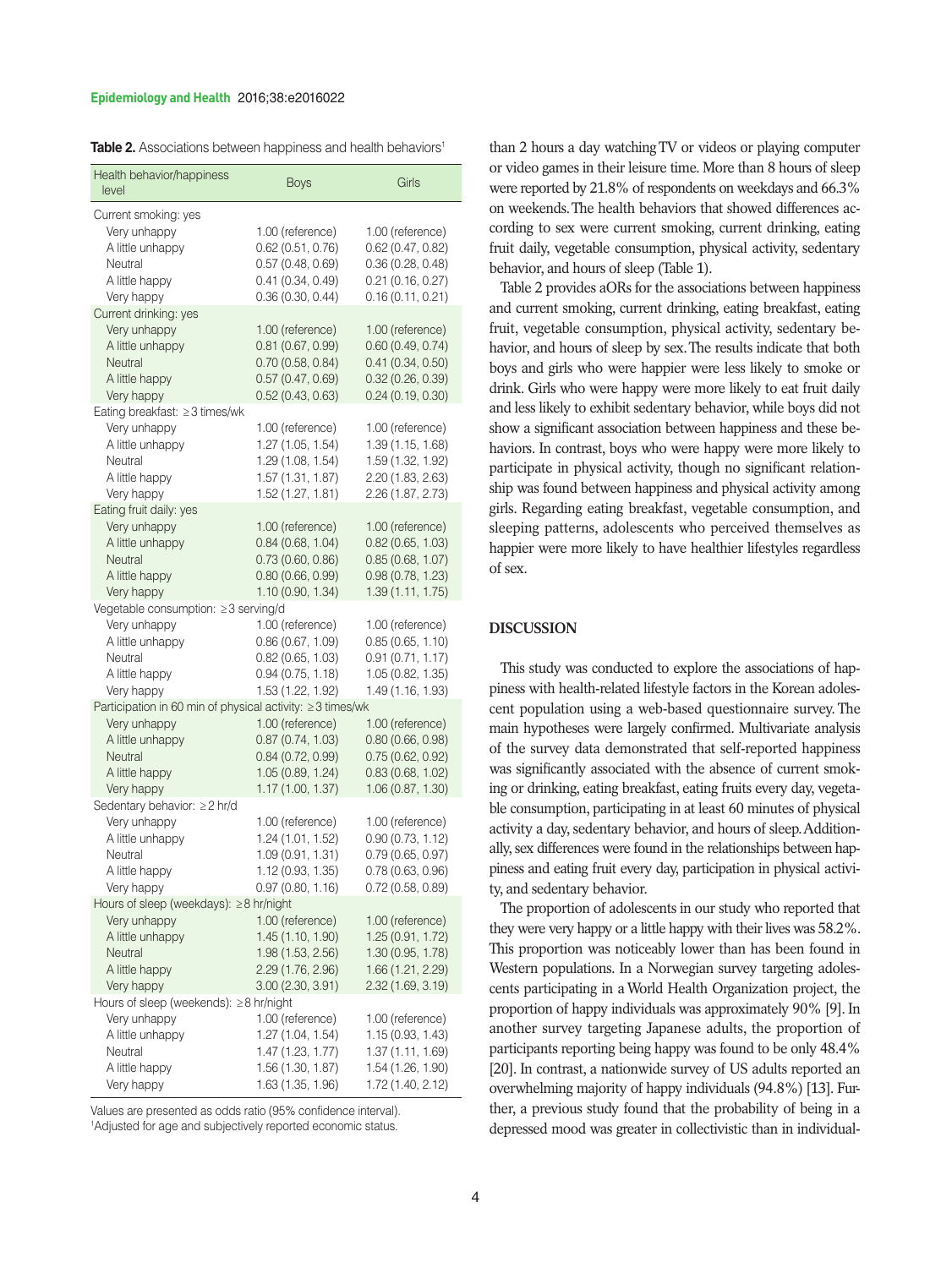istic cultures [21]. Thus, these findings seem to suggest the presence of lower levels of self-reported happiness among individuals in collectivistic societies such as Japan and Korea relative to individualistic Western societies.

Our results indicated a negative relationship between happiness and smoking or drinking in both boys and girls. These results correspond to previous findings [22]. Adolescents who are not satisfied with their lives smoke and drink more often than those who do not experience these feelings. Our findings also suggest that the associations were stronger in girls than in boys, perhaps because girls are more sensitive to emotional events or problems [23].

Consistent with previous reports, this study suggests the presence of a positive correlation between happiness and a healthy diet [7,24,25]. Kawada et al. [24] previously found that eating breakfast was negatively related to depressive states, supporting our present findings. Our study also found that girls who were very happy ate fruits daily, and both boys and girls who were very happy consumed vegetables more than three times per day. Psychological comfort may lead a person to pay more attention to his or her health and the health value of certain foods. The broaden-and-build theory suggests that positive emotions may trigger an upward spiral that could reinforce positive behavioral patterns such as healthy eating [26]. The sex differences found in associations between happiness and eating fruit daily may be due to the relative lack of concern for health and the lower consumption of fruits among boys relative to girls [27].

With respect to the relationship between happiness and physical activity, we found that boys who were very happy were more likely to participate in at least 60 minutes of physical activity, while a significant association was not found for girls. One possible explanation may be that many girls do not engage in sports, but instead have social interactions outside the sphere of athletics. While several studies have found relationships between reduced participation in sports and emotional difficulties in boys, few have tested for an interaction between sex and sport participation [22]. Contrary to the results for physical activity, the perception of happiness in boys was not related to sedentary behavior, though girls who felt happier were less likely to report sedentary behavior. This may be explained by the fact that boys are less active and tend to enjoy computer games much more than girls, regardless of emotional status.

Our study provided evidence suggesting that happiness may be significantly associated with sufficient sleep, which is consistent with previous findings [28]. Prior research on stress and sleep has focused on the negative consequences of poorer mental health status on sleep disturbance. Zhou et al. [28] demonstrated a longitudinal relationship of stress disorders with sleep problems in adolescents. However, the causal relationship between cognitive and emotional mood and duration of sleep needs to be further clarified, this cross-sectional study suggests whether happiness can totally lead to sufficient sleep in adolescents or not.

The causal pathways linking happiness with health behaviors are still not clear. Bidirectionality is probably involved in the potential relationship between happiness and health behaviors. Several longitudinal studies have suggested that serious and persistent negative emotions were prospective predictors of increased smoking, and, similarly, heavy smoking predicted the subsequent development of depressive symptoms [23]. Previous results of lagged analyses also revealed that consuming fruits and vegetables predicted improvements in positive affect the next day, while, on days when young adults experienced greater positive affect, they reported eating more servings of fruit and vegetables [25]. A similar pattern was found in the area of physical activity. An analysis of the Prospective National Population Health Survey revealed that a change in the status of leisure-time physical activity from active to inactive was associated with increased odds of becoming unhappy two years later [29]. Regarding sleep duration, several longitudinal studies have shown a predictive relationship between disordered sleep and subsequent depression across various populations [30]. Future research should include randomized controlled trials evaluating the influence of happiness on health behaviors in adolescents.

This study had several strengths, including its use of a national representative sample and consideration of a wide range of lifestyle factors. It was also novel in its analysis of adolescents living in Korea, where some of the highest suicide rates in the world have consistently been reported. It had several limitations as well. This study was cross-sectional, so cause–effect relationships could not be confirmed. Our findings were based on selfreports of happiness assessed using a single item; therefore, some of the responses may not have been entirely reliable. With this in mind, a study evaluating the development and evaluation of happiness scales for adolescents could be a next step for future research. Additionally, it is possible that other factors contributed to associations between happiness and health behaviors, such as personality, social environment, or genetic factors. Thus, several additional unmeasured variables may have contributed to the relationships between happiness and health behaviors that we observed. Nevertheless, most importantly, this study demonstrated a meaningful link between two distinct areas of adolescent health research: the literature on happiness levels and the literature on health-related lifestyle factors. Research bridging these two areas is limited, and it is therefore notable that this study identified significant relationships between self-reported happiness and health behaviors.

The present study found that happiness was related to a variety of health behaviors among Korean adolescents, including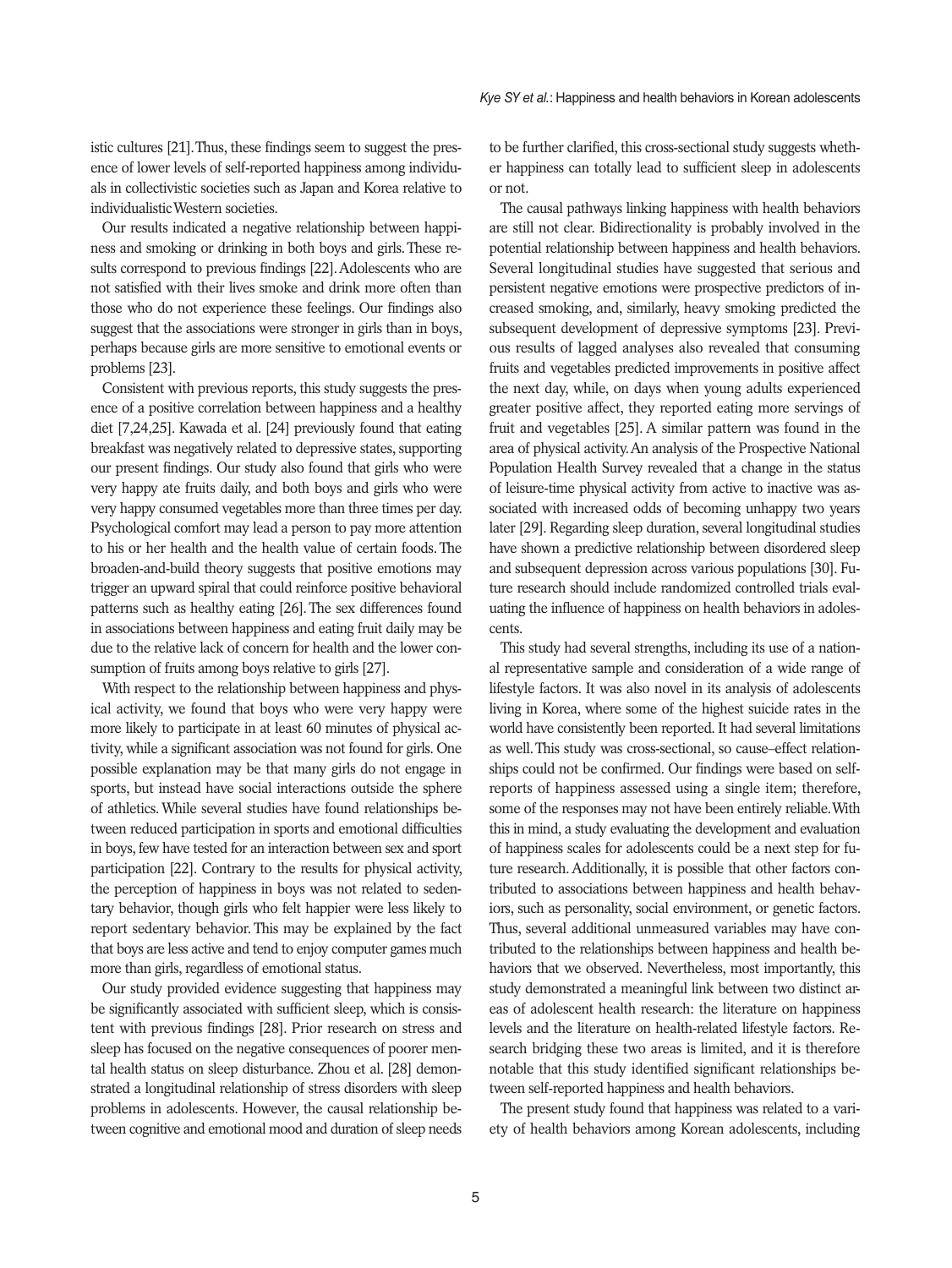#### **Epidemiology and Health** 2016;38:e2016022

the absence of current smoking or drinking, eating breakfast, eating fruits daily, vegetable consumption, participating in at least 60 minutes of physical activity a day, sedentary behavior, and hours of sleep. These results encourage public health professionals to take into account the psychological aspects of adolescent life in working to improve their health behaviors and outcomes. Public health strategies promoting health-related lifestyle behaviors among adolescents may easily be improved by encouraging adolescents to appraise their own lives in a positive manner.

#### **CONFLICT OF INTEREST**

The authors have no conflicts of interest to declare for this study.

#### **ORCID**

Su Yeon Kye *http://orcid.org/0000-0003-2535-3518* Jeong Hyun Kwon *http://orcid.org/0000-0002-8888-8125* Keeho Park *http://orcid.org/0000-0002-0186-4172*

#### **REFERENCES**

- 1.Seligman ME. Authentic happiness: using the new positive psychology to realize your potential for lasting fulfillment. New York: Free Press; 2010, p. 3-16.
- 2.Diener E. Subjective well-being. The science of happiness and a proposal for a national index. Am Psychol 2000;55:34-43.
- 3.Kubzansky LD, Thurston RC. Emotional vitality and incident coronary heart disease: benefits of healthy psychological functioning. Arch Gen Psychiatry 2007;64:1393-1401.
- 4.Peto R. The fraction of cancer attributable to lifestyle and environmental factors in the UK in 2010. Br J Cancer 2011;105 Suppl 2:S1.
- 5.Hock LK, Ghazali SM, Cheong KC, Kuay LK, Li LH, Huey TC, et al. Prevalence and factors associated with smoking intentions among non-smoking and smoking adolescents in Kota Tinggi, Johor, Malaysia. Asian Pac J Cancer Prev 2014;15:4359-4366.
- 6.Saravanan C, Heidhy I. Psychological problems and psychosocial predictors of cigarette smoking behavior among undergraduate students in Malaysia. Asian Pac J Cancer Prev 2014;15:7629-7634.
- 7.Grant N, Wardle J, Steptoe A. The relationship between life satisfaction and health behavior: a cross-cultural analysis of young adults. Int J Behav Med 2009;16:259-268.
- 8.Graham C. Happiness and health: lessons--and questions--for public policy. Health Aff (Millwood) 2008;27:72-87.
- 9.Natvig GK, Albrektsen G, Qvarnstrøm U. Associations between psychosocial factors and happiness among school adolescents. Int J Nurs Pract 2003;9:166-175.
- 10.Korea Centers for Disease Control and Prevention. Youth Risk Behavior Survey: 2013 results [cited 2014 Feb 20]. Available from: http: //yhs.cdc.go.kr/new/?c=intro&s=1 (Korean).
- 11. Ha Y, Choi E, Seo Y, Kim TG. Relationships among subjective social status, weight perception, weight control behaviors, and weight status in adolescents: findings from the 2009 Korea Youth Risk Behaviors Web-Based Survey. J Sch Health 2013;83:273-280.
- 12.Abdel-Khalek AM. Measuring happiness with a single-item scale. Soc Behav Pers 2006;34:139-150.
- 13.Subramanian SV, Kim D, Kawachi I. Covariation in the socioeconomic determinants of self rated health and happiness: a multivariate multilevel analysis of individuals and communities in the USA. J Epidemiol Community Health 2005;59:664-669.
- 14.Lim MK, Kim HJ, Yun EH, Oh JK, Park EY, Shin SH, et al. Role of quit supporters and other factors associated with smoking abstinence in adolescent smokers: a prospective study on quitline users in the Republic of Korea. Addict Behav 2012;37:342-345.
- 15.Lim H, Wang Y. Body weight misperception patterns and their association with health-related factors among adolescents in South Korea. Obesity (Silver Spring) 2013;21:2596-2603.
- 16.Bae SG, Kim JY, Kim KY, Park SW, Bae J, Lee WK. Changes in dietary behavior among adolescents and their association with government nutrition policies in Korea, 2005-2009. J Prev Med Public Health 2012;45:47-59.
- 17.US Department of Health and Human Services. 2008 Physical activity guidelines for Americans: be active, healthy, and happy! [cited 2016 Jul 20]. Available from: http://fitprogram.ucla.edu/workfiles/ Documents/Fit%20for%20residents%20curriculum/Step\_5/2008\_ Physical Activity Guidelines for Americans.pdf.
- 18.McKnight-Eily LR, Eaton DK, Lowry R, Croft JB, Presley-Cantrell L, Perry GS. Relationships between hours of sleep and health-risk behaviors in US adolescent students. Prev Med 2011;53:271-273.
- 19.Bae J, Joung H, Kim JY, Kwon KN, Kim YT, Park SW. Test-retest reliability of a questionnaire for the Korea Youth Risk Behavior Webbased Survey. J Prev Med Public Health 2010;43:403-410.
- 20.Oshio T, Kobayashi M. Income inequality, perceived happiness, and self-rated health: evidence from nationwide surveys in Japan. Soc Sci Med 2010;70:1358-1366.
- 21.Steptoe A, Tsuda A, Tanaka Y, Wardle J. Depressive symptoms, socio-economic background, sense of control, and cultural factors in university students from 23 countries. Int J Behav Med 2007;14:97- 107.
- 22.Booker CL, Skew AJ, Sacker A, Kelly YJ. Well-being in adolescencean association with health-related behaviors: findings from understanding society, the UK Household Longitudinal Study. J Early Adolesc 2014;34:518-538,
- 23.Munafò MR, Hitsman B, Rende R, Metcalfe C, Niaura R. Effects of progression to cigarette smoking on depressed mood in adolescents: evidence from the National Longitudinal Study of Adolescent Health. Addiction 2008;103:162-171.
- 24.Kawada T, Kuratomi Y, Kanai T. Lifestyle determinants of depressive feeling and a feeling of unhappiness among workers: a study in Japan. Work 2009;33:255-260.
- 25.White BA, Horwath CC, Conner TS. Many apples a day keep the blues away--daily experiences of negative and positive affect and food consumption in young adults. Br J Health Psychol 2013;18:782- 798.
- 26.Fredrickson BL. The role of positive emotions in positive psychology. The broaden-and-build theory of positive emotions. Am Psychol 2001;56:218-226.
- 27.Johansson L, Andersen LF. Who eats 5 a day?: intake of fruits and vegetables among Norwegians in relation to gender and lifestyle. J Am Diet Assoc 1998;98:689-691.
- 28.Zhou X, Wu X, An Y, Fu F. Longitudinal relationships between post-